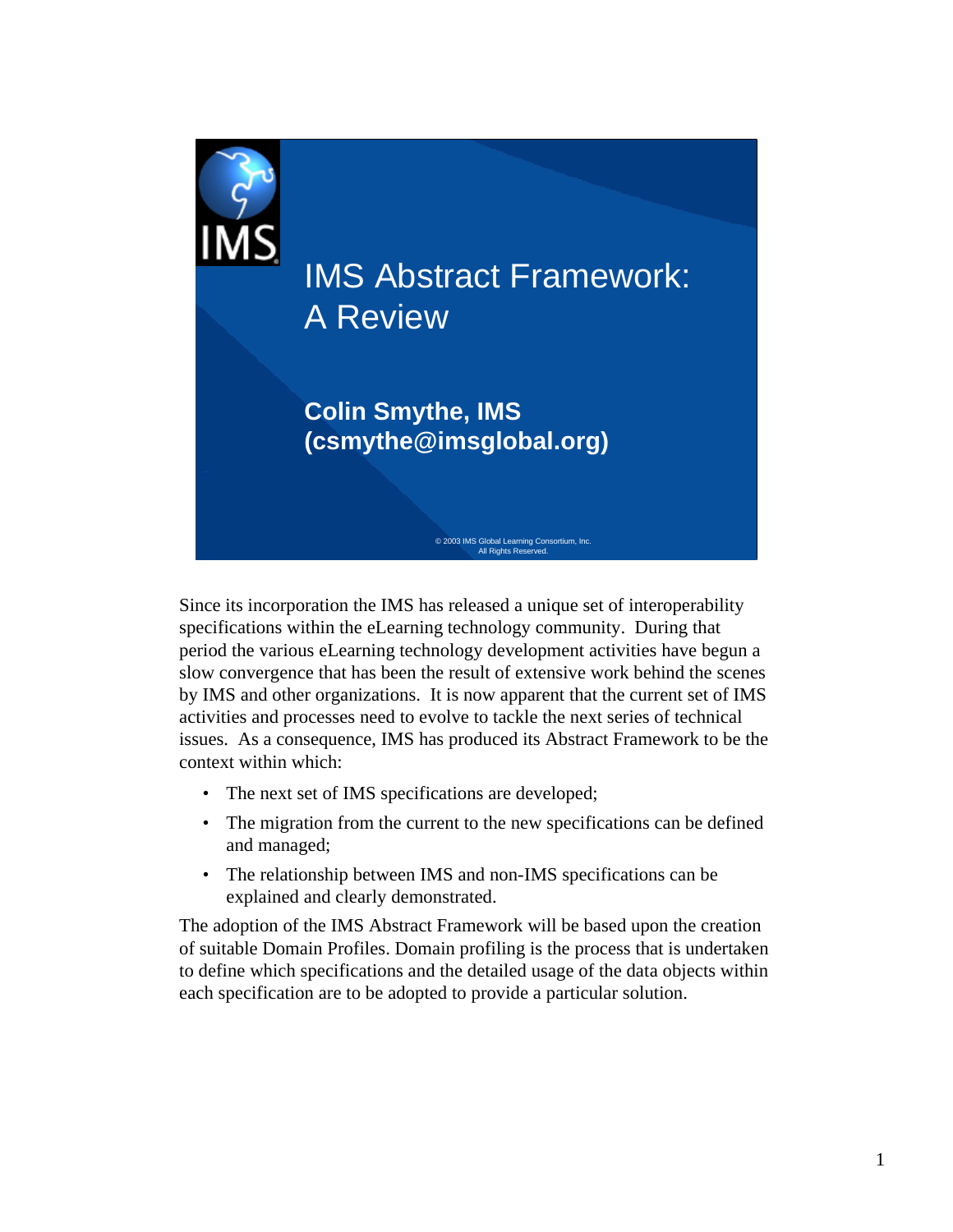

The IAF is a 'living' document i.e. it is not archival in nature. Our ideas for various parts of the IAF are constantly being developed and so the information contained herein should always be considered in that context. The IAF white paper is one of a set of closely related documents, the others being:

- The IMS Abstract Framework: Glossary the definitions of the key terms used throughout the IAF and the associated specifications;
- The IMS Abstract Framework: Applications, Services & Components the identification of the set of applications and services and their corresponding implementation components which can be used to support eLearning system interoperability (the separation of the detailed descriptions of the applications, services and components allows the details of this white paper to focus on the abstract representation itself);
- The IMS Use-case Portfolio the collection and collation of the core set of use-cases that reflect the interoperability needs within eLearning systems (work on the collection of these use-cases is underway);
- The IMS Specification Development Methods & Best Practices the identification of the methods and best practices that must be used when developing and documenting IMS specifications.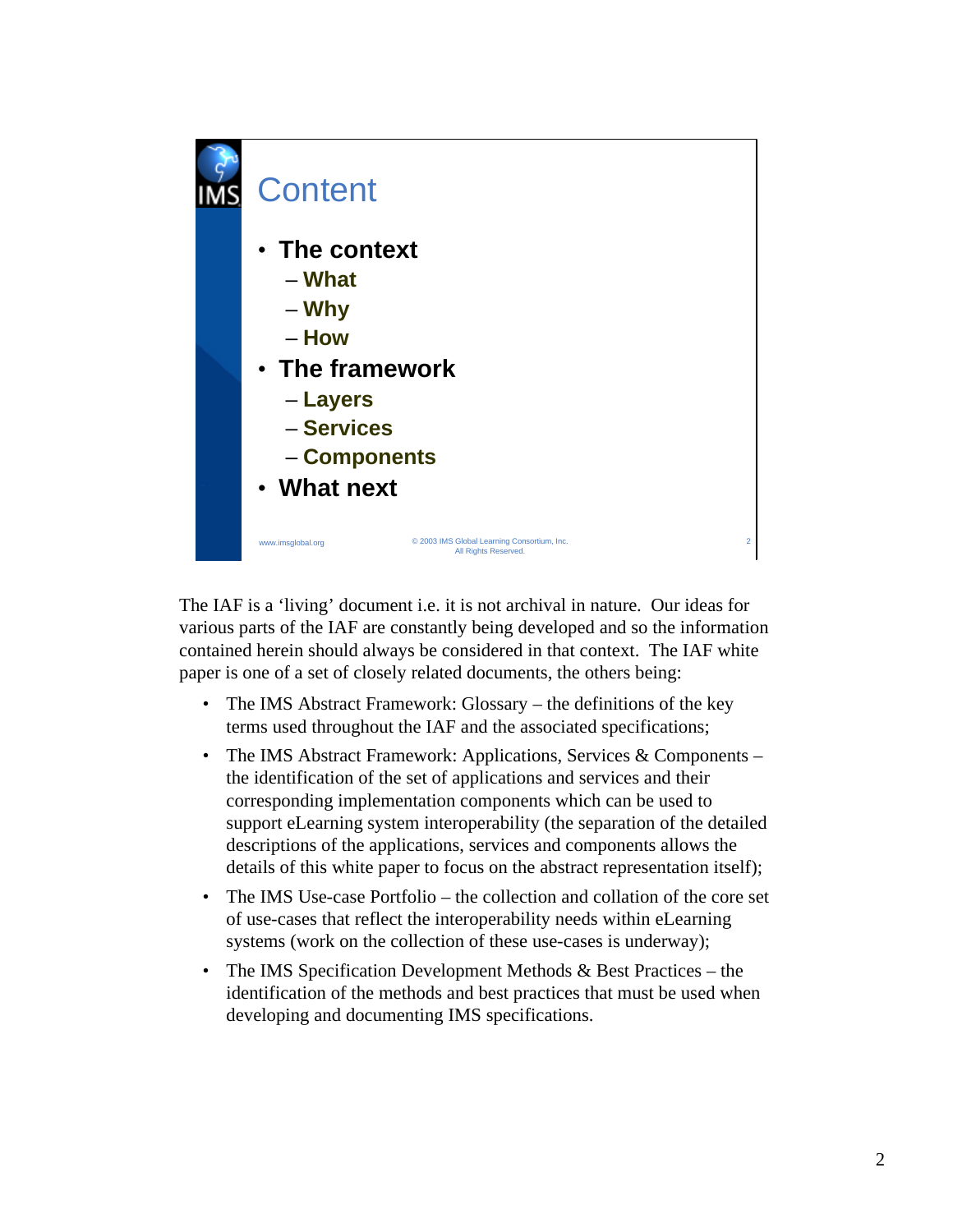

The IMS Abstract Framework (IAF) is a device to enable the IMS to describe the context within which it will continue to develop its eLearning technology specifications. This framework is not an attempt to define the IMS architecture, rather it is mechanism to define the set of interfaces for which interoperability specifications will be needed by some application domain. These specifications may come from IMS or from other courses. Prioritization of their development will depend on both technical feasibility and market need. In the cases where IMS does not produce a particular specification, IMS will attempt to identify and recommend suitable specifications provided by other organizations. The IMS Abstract Framework is so named because:

- It is an abstract representation of the services and their interfaces that are used to construct an eLearning system in its broadest sense;
- It is focused on the support of distributed electronic learning systems;
- It is a framework that covers the possible range of eLearning architectures that could be constructed from the set of defined services and interfaces.

It is the intention of IMS that this Abstract Framework and the associated IMS specifications produced to realise the exchange of information between the identified services will be adopted in a manner suitable for a particular system requirement. This process is called the Application Profiling of the framework to define an architecture or reference model.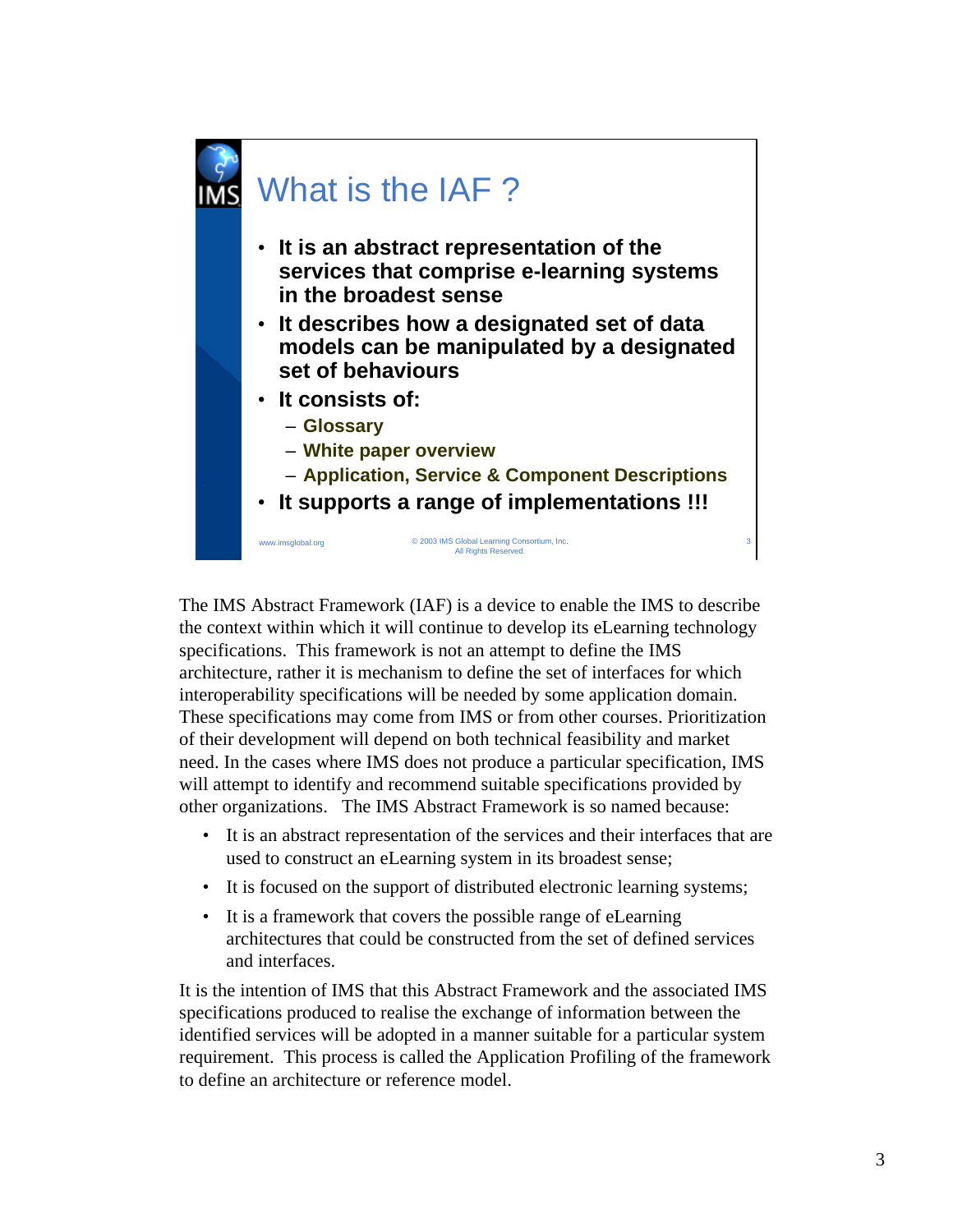

The IAF is not an attempt to define or specify THE definitive and complete set of services or implementation architectures for e-learning. It is intended to document the technical assumptions about general model, terminology, and set of behaviors and data structures which guide the development or recommendations of specifications by the IMS community.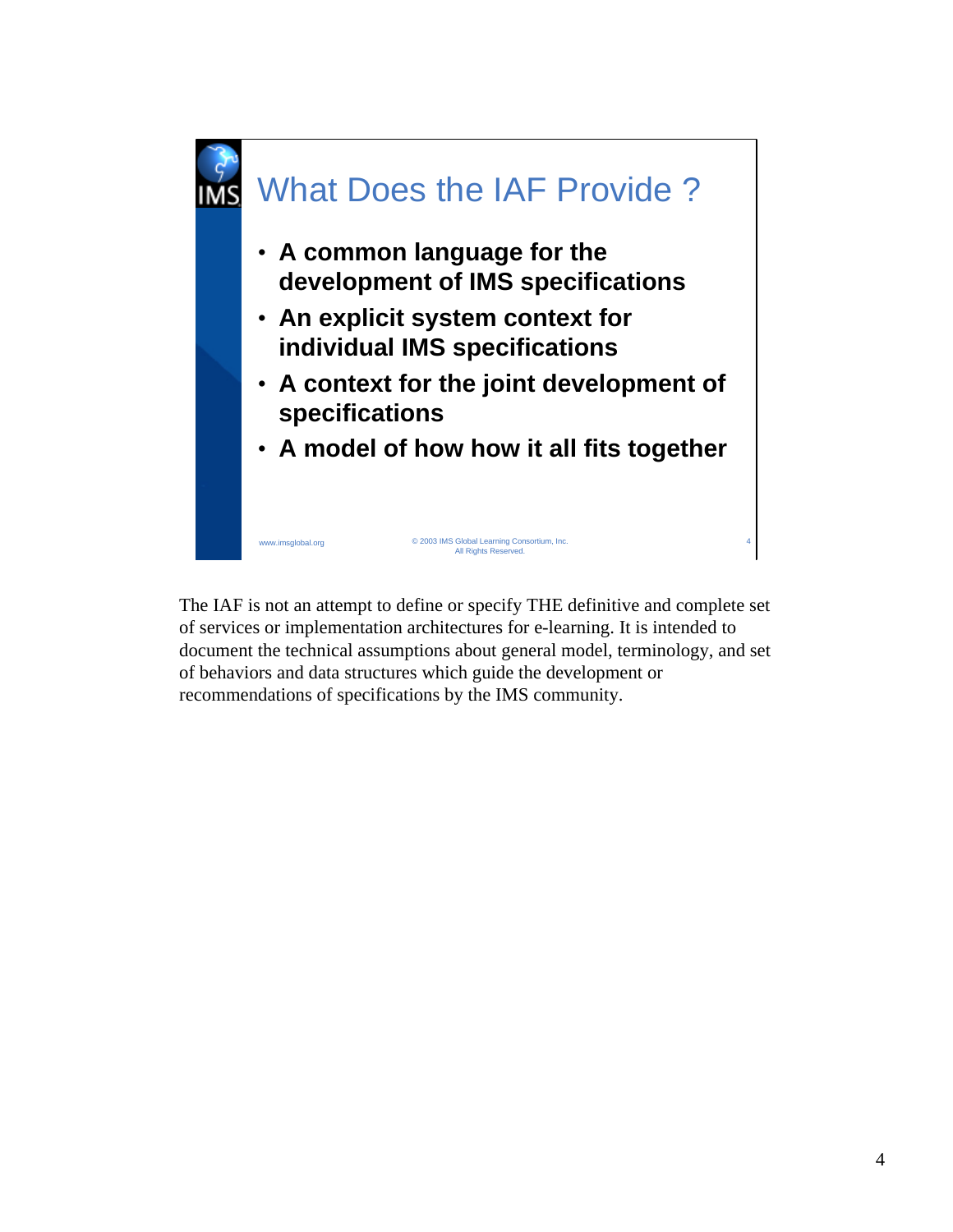

The IAF provides the context for the development of the service based IMS specifications. The IMS specification development process uses the IAF to:

- Identify some of the eLearning components that are to be specified. Once these components have been specified then any appropriate amendments to the services identified in the IAF will also be made;
- Identify the components that will be adopted from other specification and standards activities. These components may be tailored to enhance their adoption for eLearning;
- Demonstrate the process by which the UML representations of the information model descriptions of the components are converted to their XML binding equivalents;
- Demonstrate the ways in which the 'sea of components' is combined and profiled to support the specification of an eLearning architecture.

As with all of the IMS specifications there is a need to develop best practice for each of the activities summarised above. The IAF will be updated on a regular basis, typically once every six months, and as apart of other activities e.g. development of the content framework. While these updates will include important new information, the underlying principles of interoperable, component-based service definitions within a layered framework will not be changed.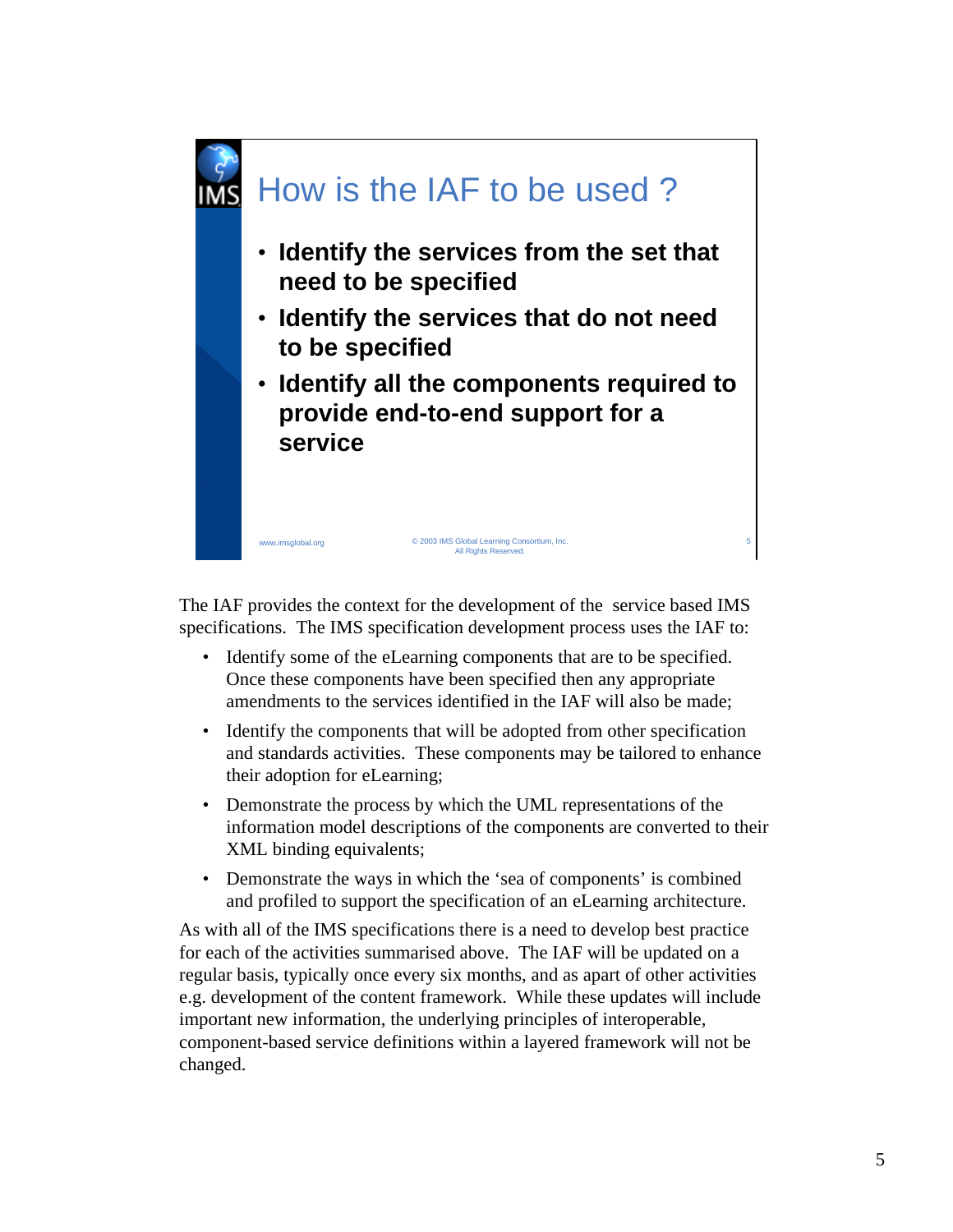

- Interoperability the specifications are focussed on the exchange of information between systems. The specifications make no assumptions on how the data is managed within the communicating systems;
- Service-oriented the exchange between the systems is to be defined in terms of the services being supplied by the collaboration of the systems. This service collaboration could take many forms as well as being based upon peer-to-peer and client-server techniques;
- Component-based the set of services will be supplied as a 'sea of components' that can be mixed and matched to form a particular service. A single component may provide all or a sub-set of a service;
- Layering the total set of services required to make an eLearning system will be modelled as a set of layers with each layer providing a clearly defined set of services;
- Behaviours and Data Models a service will be defined in terms of its behaviours and data model. The behaviours will cause changes in the state of the data model and the state of the data model will only be altered as a result of a clearly defined behaviour;
- Multiple bindings the information model for a specification (behaviour and data) can be supported through multiple bindings e.g. as Java, XML, web services, etc;
- Adoption new specifications will only be created as required. Whenever possible, appropriate specifications will be adopted from wherever.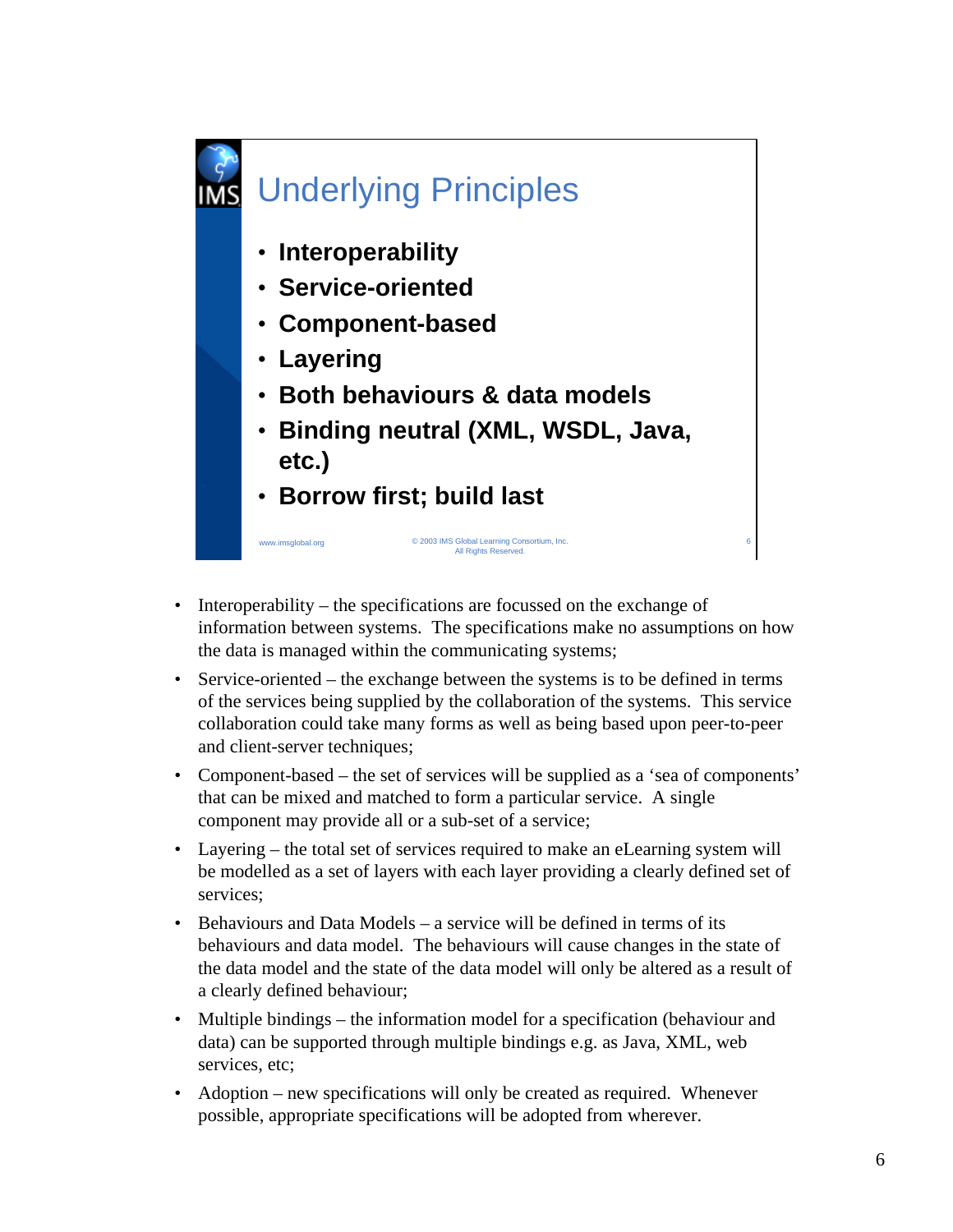

The abstract framework can be represented as a layered model, as shown above, consisting of four layers:

- Application layer this is a tool, system, agent, etc. that presents the appropriate application services to the user i.e. an application manages the user interface. The application may use one or more application services but whenever possible the system composition should be hidden from the user;
- Application Services layer a set of services that provide the required eLearning functionality to the applications. An application service may make use of one or more common services. Distributed application services communicate using via the Infrastructure Layer;
- Common Services layer a set of services that are available to the application services. Common services may use other common services. Therefore, a common service is available to any other service;
- Infrastructure layer this provides the end-to-end transaction and communications services for the application and common services.

Access to a service is through the appropriate Service Access Point (SAP). Each service has a single SAP. A Component may support one or more SAPs (in an object oriented representation, a SAP could be supported by one or more operators where the class is itself the definition of the service).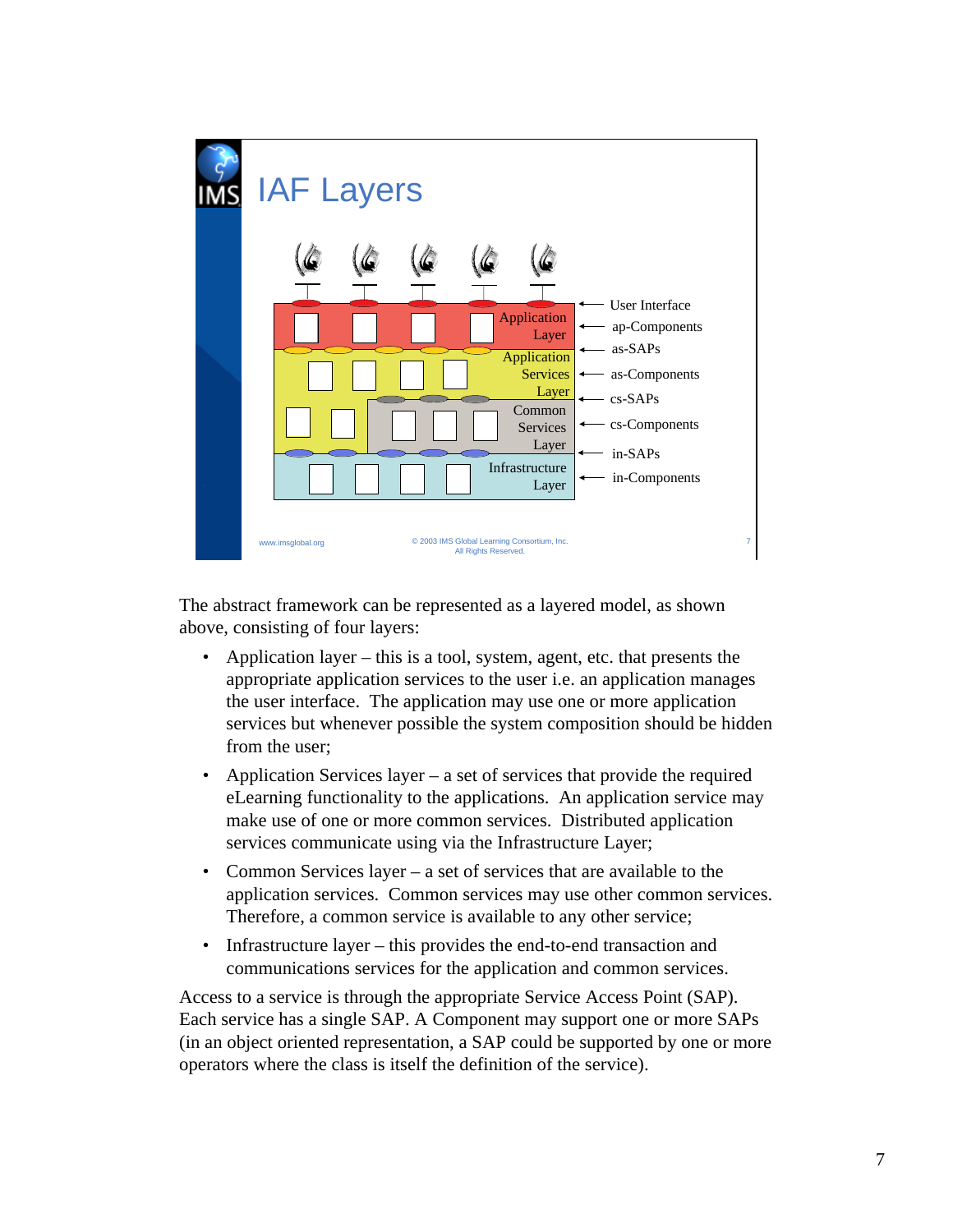| <b>IAF Service Representation</b><br>Service Identification                                                                   |                               |
|-------------------------------------------------------------------------------------------------------------------------------|-------------------------------|
|                                                                                                                               | <b>SAP</b>                    |
| <b>SAP Definitions</b><br><b>Behaviours</b><br>Objects<br><b>Objects Definitions</b><br><b>Private Service Implementation</b> | <b>Behaviours Definitions</b> |
| © 2003 IMS Global Learning Consortium, Inc.<br>www.imsglobal.org<br>All Rights Reserved.                                      | 8                             |

One of the design principles for the IAF is the adoption of service abstraction to describe the appropriate e-learning functionality. The service is hidden behind a SAP and can only be accessed by using the SAP (an API could be one way in which the SAP is actually implemented). However, even though the service provision is hidden behind the SAP, an implementation requires that the behavioural capabilities of the service be defined. In the diagram we have a schematic representation of a service, namely:

- The service has a clearly defined service access point. Each service has only one SAP. The SAP is now defined in terms of its constituent objects and behaviours;
- The SAP may consist of one or more objects and each object will, in general, will have more than one operation. Each object is defined using a class definition and consists of a group of attributes and operations. The operation describe how the state of the attributes may be changed. The set of behaviours permitted for each class must also be defined;
- The 'Private Service Implementation' is beyond the scope of the IAF. The only requirements on this are that it provides all of the appropriate behavioural characteristics of the service and nothing more.

This approach means that every service (application and common) must be defined using this form of abstraction. In many cases the services interact with each other e.g. an application service will use a common service. This interaction is reflected by the service invoking the SAP of the required service.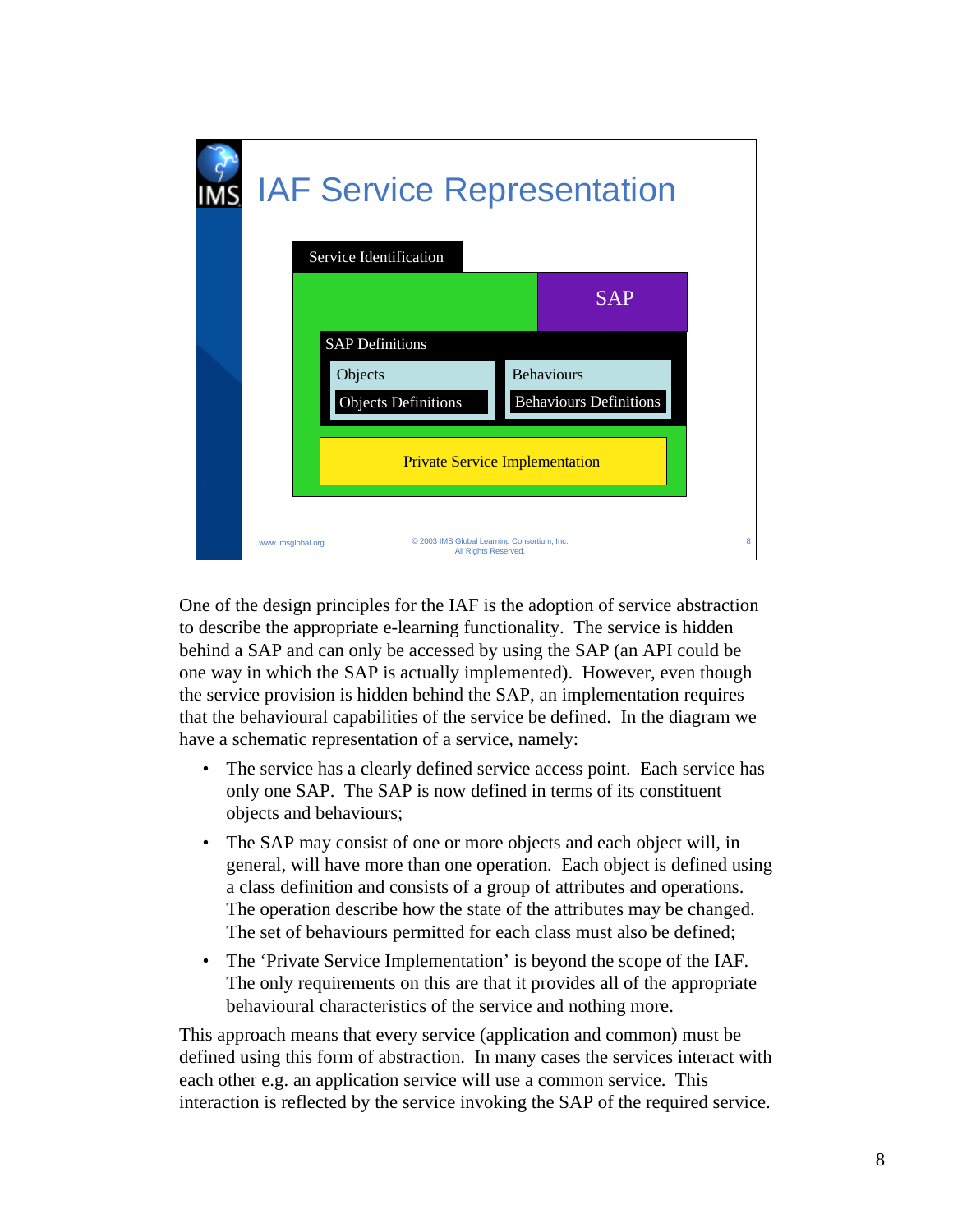

The IMS specifications are focused on data exchange interoperability. To this end they define a data model of the information to be exchanged and a behavioural model that encapsulates the data model and constrains the way in which the data can be manipulated. An IMS information model is the manifestation of this behavioural and data description and it will consist of one or more IMS Components. These components can then be realised in a variety of ways; the defined IMS method is as an XML-binding. As such, this XMLbinding describes the exchange in the form of XML structures:

- IMS XML Components the application and common services components that are combined to create the e-learning system required. These components exchange information in the form of XML instances;
- XML-based Context the system components and their specific XML messages are mapped onto a common XML messaging infrastructure that is designed to support the required end-to-end services;
- XML-based Envelope the common XML messaging system can be supported using several types of XML envelope encapsulation e.g. SOAP, SOAP with attachments, eb-XML, etc.
- Generic transport the envelope is then transported across the network using an appropriate end-to-end protocol e.g. SMTP, FTP, HTTP, etc;
- Communications network this is the actual data network that is used to physically transport the data from one system to another. This will almost certainly be based upon the ubiquitous TCP/IP.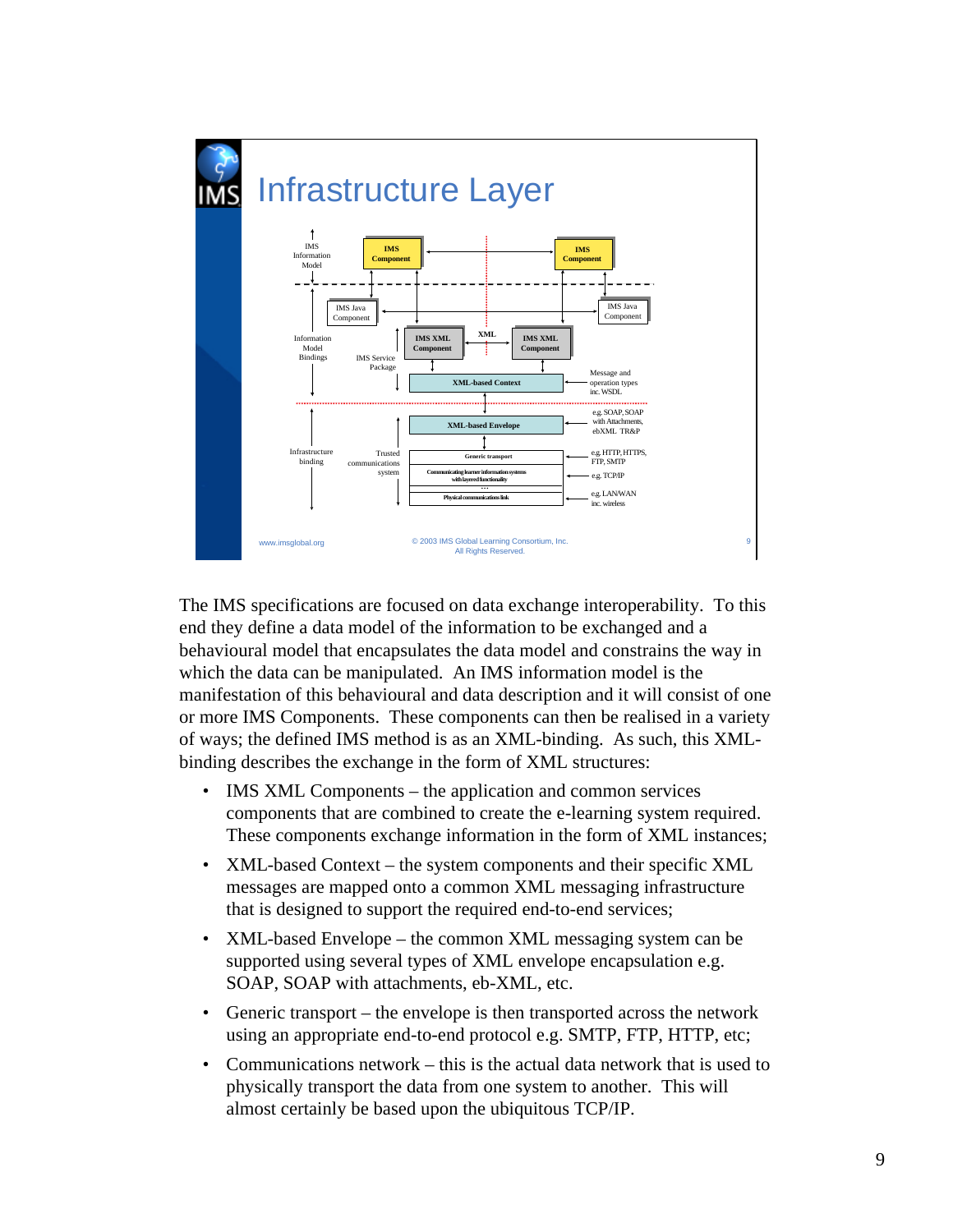

In a distributed implementation of this layered framework, as typified in a webs services environment, the interaction between the services would as shown above. In this interaction framework there are three categories of interface that must be supported by the Infrastructure layer namely:

- The Application Services interface  $(A1)$  this interface is used to provide interoperability between common application services e.g. Enterprise-to-Enterprise systems;
- The Common Services interface  $(A2)$  this interface is used to provide interoperability with the set of common services that are made available to the application specific services e.g. authentication and authorization;
- The run-time interface  $(B)$  this interface is used to interconnect the client's run-time application with the remote service provider.

There are two types of interaction behaviour that need to be specified to ensure interoperability, namely:

- Message passing where information is exchanged between systems using some form or another of message exchange. The content and sequence of the messages define the expected behaviour;
- Run-time where the end systems have to reliably operate on information using some predefined algorithm. The data will determine the outcomes of the algorithms but the behaviour is well defined for all possible outcomes.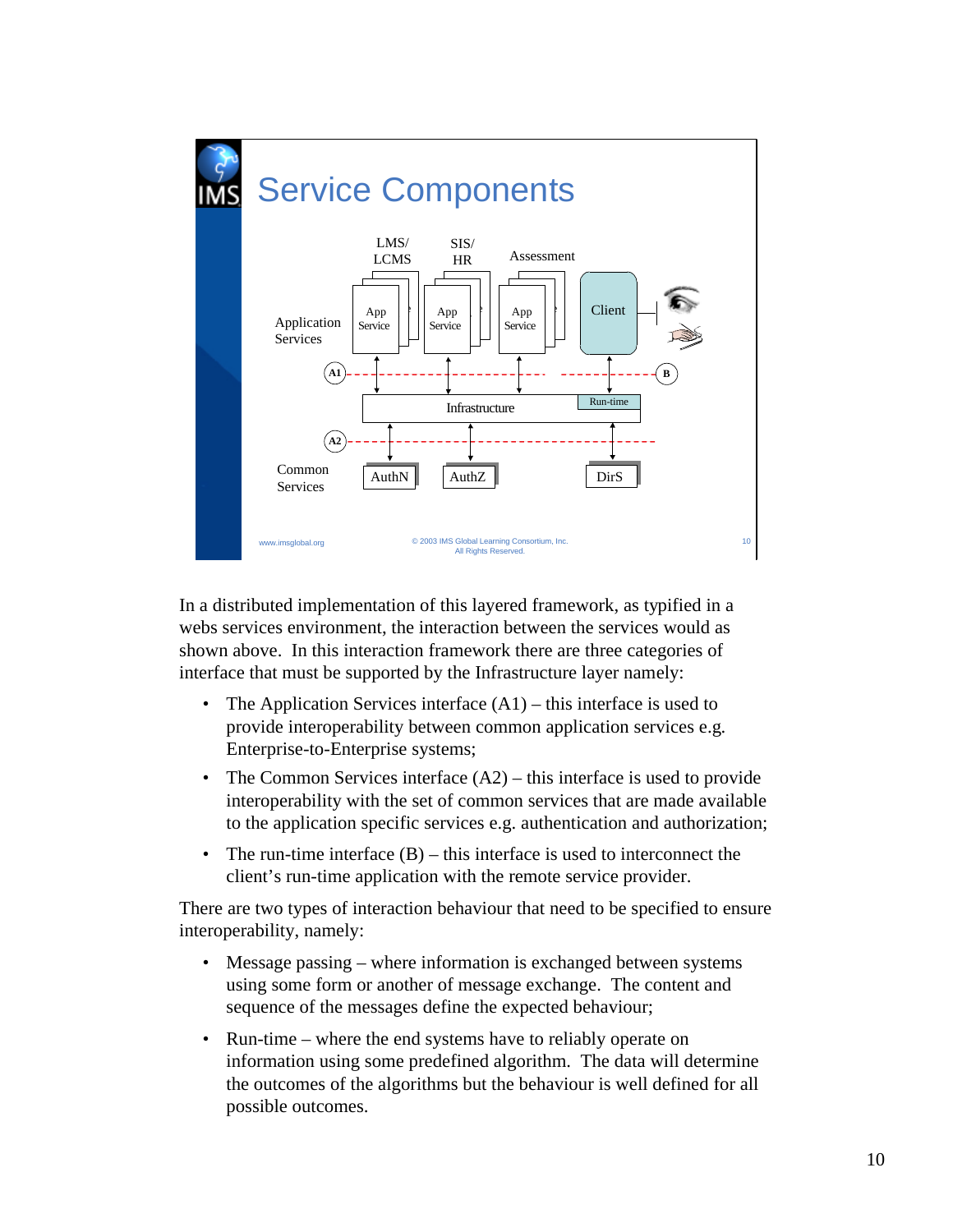

It is not the objective of IMS to continually refine the IAF. The IAF is a means to an end and not the 'end' itself. However, there are several key activities to be undertaken in the near future:

- Complementary and convergent activities need to be undertaken with other e-learning specification and standardization organizations;
- The IAF Common Services need to be more completely defined so that these can be uniformly used across the IMS and non-IMS specifications;
- The IAF must be extended to incorporate the learner, learning activities and models, and to define an appropriate content model;
- Web service support must be defined as one form in which the infrastructure layer can be implemented;
- The glossary needs to be extended as the set of IMS specifications grows and as convergence between the different specification and standard development activities converge.